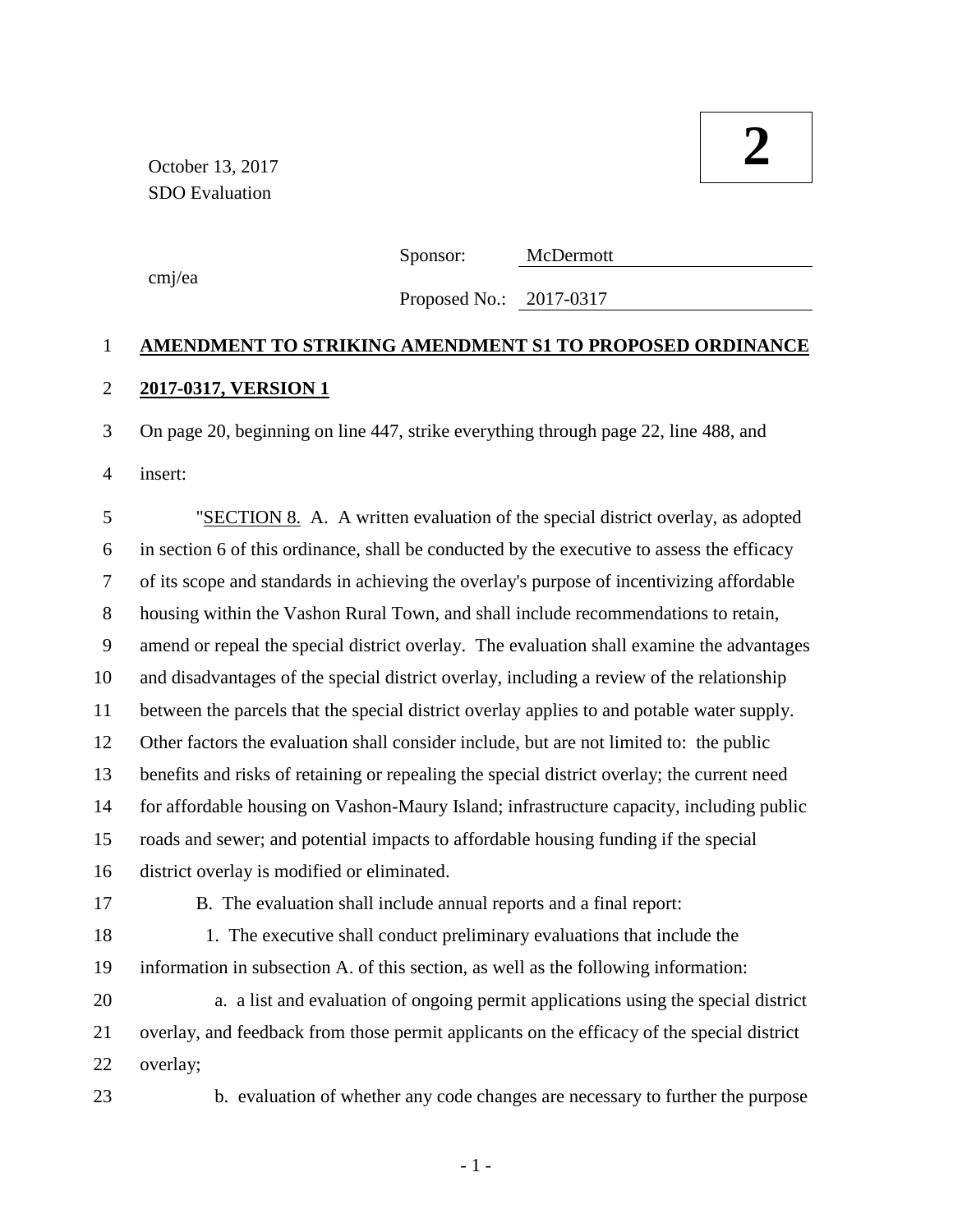of the special district overlay; and

- 25 c. for the first annual report and the final report, information of other jurisdictions approaches to incentivizing development of affordable housing, and evaluation of whether those approaches would be appropriate to Vashon-Maury Island.
- 28 d. The executive shall file three preliminary evaluation reports, and either a motion accepting each report or an ordinance proposing necessary code changes to further the purposes of the special district overlay. These reports shall be filed annually no later than December 31, 2018, December 31, 2019, and December 31, 2020, in the form of a paper original and an electronic copy with the clerk of the council, who shall retain the original and provide an electronic copy to all councilmembers, the council chief of staff, the policy staff director and the lead staff for the transportation, economy and environment committee, or its successor. When the trigger for a final evaluation under subsection B.2.a. occurs, any subsequent annual reports shall not be required; and
- 37 2. A draft final evaluation shall be completed within ninety days of the occurrence of one the following, whichever comes first:
- 39 a. issuance of the first permit necessary for construction that would result in a cumulative total of one hundred twenty affordable housing units within the special district overlay; or
- 

42 b. four years after the effective date of this ordinance.

 C. The department shall produce a draft final evaluation including the information required in this section.

 D. The department shall include a public comment period for the department's draft evaluation described in subsection A. of this section. The public comment period shall be at least forty-five days from the date of publication in the Vashon-Maury Island newspaper of record. As part of this public comment period, the department shall: 49 1. Publish notice of the draft evaluation's availability in the Vashon-Maury

Island newspaper of record that includes locations where the draft evaluation is available;

51 2. Request comments of the King County water district 19 and the Vashon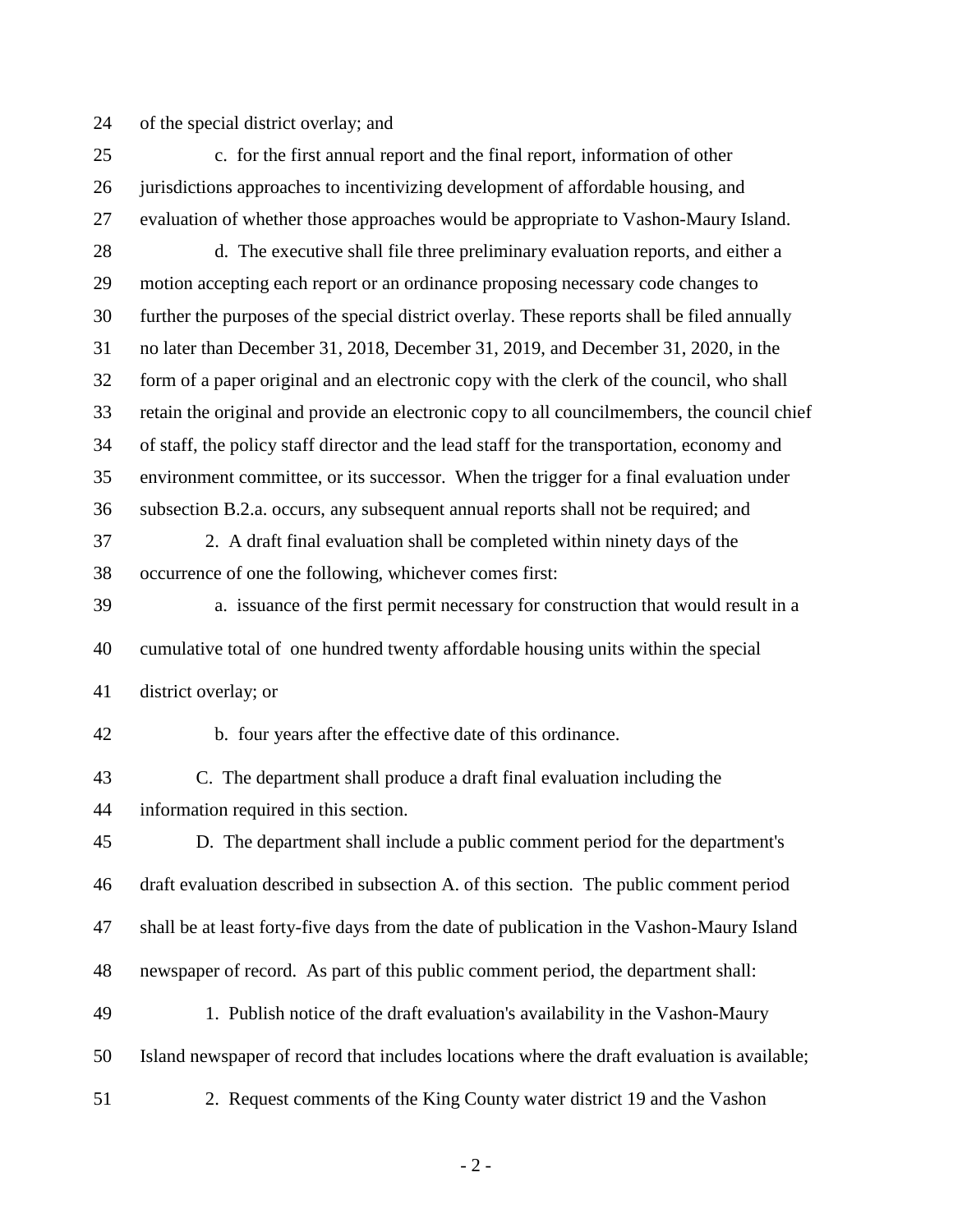sewer district;

53 3. Request comments from any developer that has applied for approval under the special district overlay provisions;

55 4. Provide a copy at the local library;

56 5. Provide an electronic copy on the department's website; and

57 6. Send electronic notice to the clerk of the council, who shall retain the original email and provide an electronic copy to all councilmembers, the council chief of staff, the policy staff director and the lead staff for the transportation, economy and environment committee, or its successor.

E. After the public comment period has ended, the department shall prepare a

final evaluation of the special district overlay, incorporating or responding to the

comments received. Within sixty days of the end of the end of the public comment

period, the executive shall file a final evaluation report, a motion accepting the report,

and an ordinance that implements any proposed changes to the special district overlay, in

the form of a paper original and an electronic copy with the clerk of the council, who

shall retain the original and provide an electronic copy to all councilmembers, the council

chief of staff, the policy staff director and the lead staff for the transportation, economy

and environment committee, or its successor."

In Attachment A, on page 140, after line 3760, insert:

| 72 | "VMI CSA Workplan Action 3: Affordable Housing Incentives               |
|----|-------------------------------------------------------------------------|
| 73 | The community's desire to increase opportunities for affordable housing |
| 74 | development on the Island was one of the key themes expressed during    |
| 75 | outreach and development of the subarea plan. In response to this, the  |
| 76 | Executive's transmitted 2016 subarea plan included creation of a new    |
| 77 | Special District Overlay (SDO) to incentivize affordable housing        |
| 78 | development on 246 parcels within the Rural Town of Vashon. Council's   |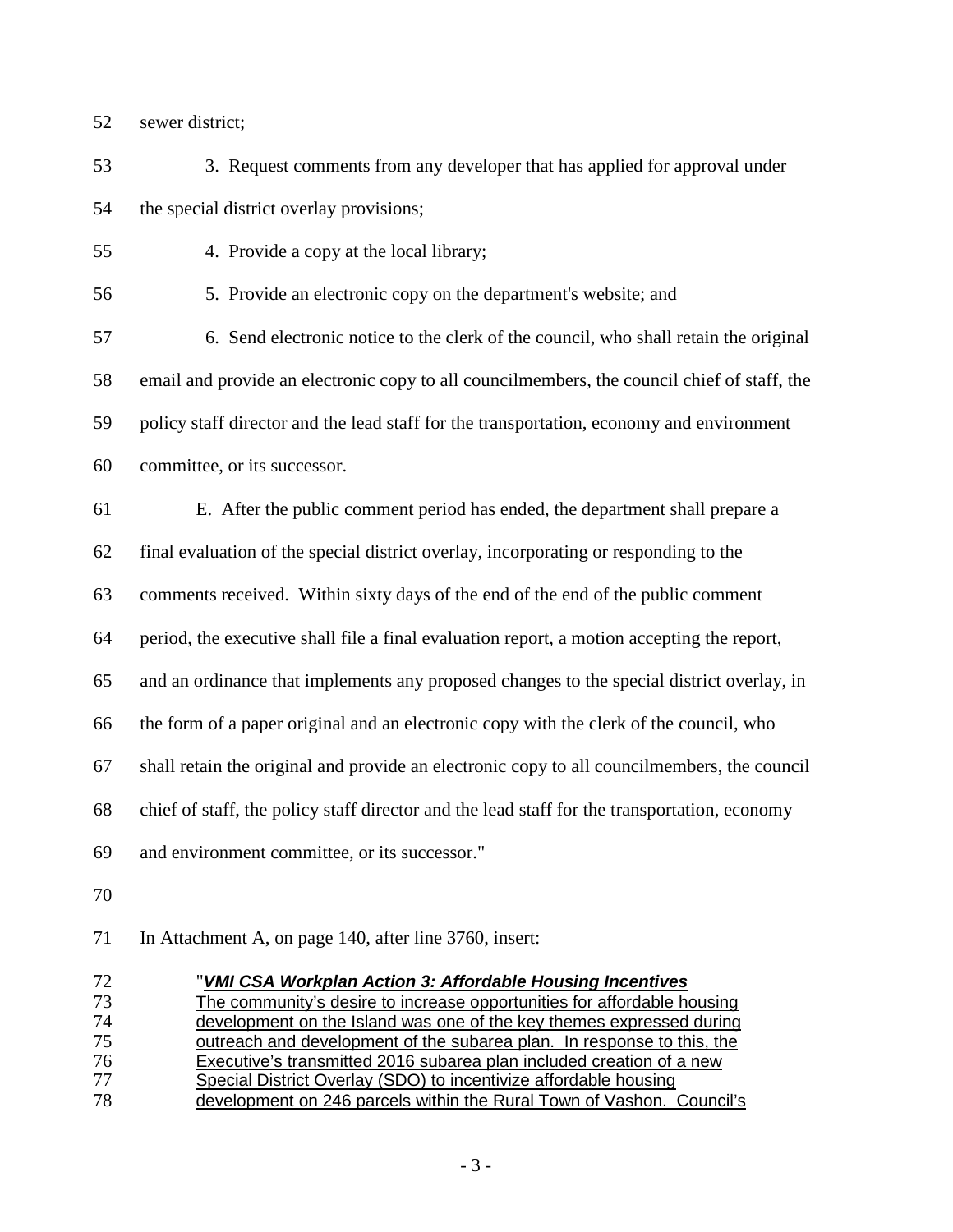| 79  | review of the transmittal identified that the proposed SDO has similar                |
|-----|---------------------------------------------------------------------------------------|
| 80  | provisions to the existing affordable housing incentives in the County's              |
| 81  | Residential Density Incentive (RDI) code in K.C.C. chapter 21A.34. This               |
| 82  | existing RDI code has been insufficient incentive, as it has not been used            |
| 83  | on Vashon-Maury Island.                                                               |
| 84  |                                                                                       |
| 85  | This Workplan item directs the Executive to further evaluate how                      |
| 86  | affordable housing could be either required or incentivized on Vashon-                |
| 87  | <u>Maury Island. This shall include: 1) a description of the current</u>              |
| 88  | requirements and incentives in the King County Code, or supported by                  |
| 89  | King County Comprehensive Plan policy, related to affordable housing; 2)              |
| 90  | research from other jurisdictions' approaches to incentivizing                        |
| 91  | development of affordable housing, including programs or proposals that               |
| 92  | are developed or implemented as a result of the Regional Affordable                   |
| 93  | <u>Housing Task Force;<sup>1</sup> 3) evaluation of potential alternative housing</u> |
| 94  | models (including community land trusts and ADUs) and low impact                      |
| 95  | building practices that could support development of affordable housing               |
| 96  | while limiting environmental impacts, including potential impacts to water            |
| 97  | resources; and 4) evaluation of whether the approaches, models, and                   |
| 98  | practices evaluated in #2 and #3 above would be appropriate for Vashon-               |
| 99  | Maury Island. This report shall also evaluate the implementation of the               |
| 100 | SDO being adopted as part of the subarea plan adoption, as described in               |
| 101 | the evaluation section of Ordinance XXXXX (Proposed Ordinance 2017-                   |
| 102 | $0317$ ).                                                                             |
| 103 |                                                                                       |
| 104 | Timeline: An Affordable Housing Incentives Report and proposed ordinance              |
| 105 | to implement the recommendations in report shall be transmitted to the                |
| 106 | Council for consideration by December 31, 2018.                                       |
| 107 |                                                                                       |
| 108 | <b>Outcomes: Executive shall develop and file with the Council the Affordable</b>     |
| 109 | Housing Incentives Report, which shall include identification of recommended          |
| 110 | amendments to the King County Code. The Executive shall also file with the            |
| 111 | Council an ordinance adopting to the Code as recommended in the Report.               |
| 112 |                                                                                       |
| 113 | <b>Lead: Department of Permitting and Environmental Review. Work with the</b>         |
| 114 | Office of Performance, Strategy and Budget and the Department of                      |
| 115 | Community and Human Services. The Department of Community and                         |
| 116 | Human Services should be consulted to ensure that programs or proposals               |
| 117 |                                                                                       |
|     | developed as part of the Regional Affordable Housing Task Force are                   |
| 118 | evaluated as part of this initiative. Executive staff shall update and coordinate     |
| 119 | with the Councilmember office(s) representing Vashon-Maury Island                     |
| 120 | throughout the community planning process."                                           |
| 121 |                                                                                       |
|     |                                                                                       |

<span id="page-3-0"></span>

 $\overline{a}$ Motions 14754, 14873, 14874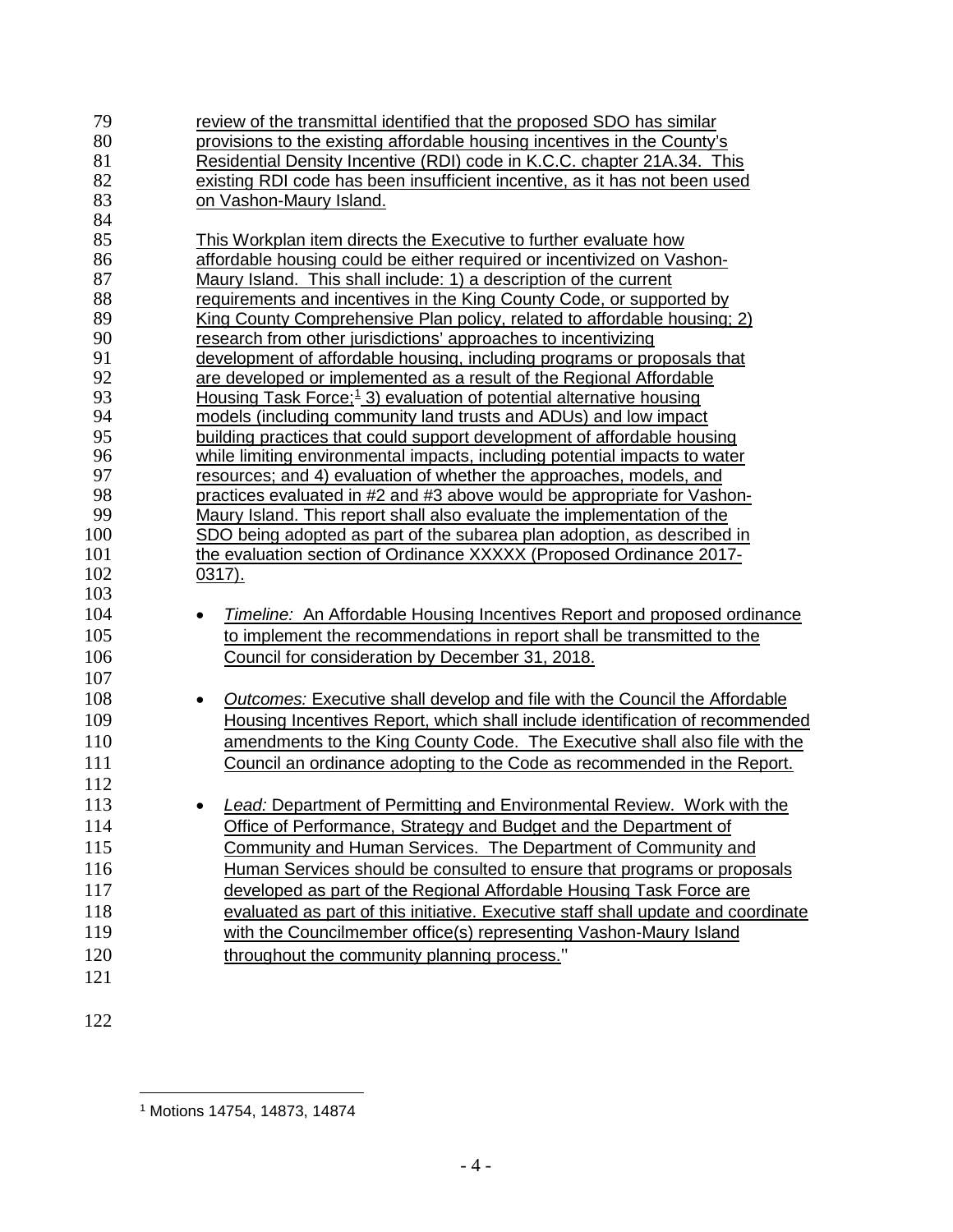123 In Attachment A, starting on page 164, after line 3826, delete Action for H-3, and insert:

| $H - 3$ | а.<br>b. | King County shall ((A)) assess the King<br>County ((zoning and planning ordinances as<br>well as policies of King County Water District<br>19 and Vashon Sewer District)) Code for<br>innovative opportunities to simplify and<br>streamline multi-family infill development on<br>both vacant and underdeveloped parcels.<br>King County should evaluate and report on<br>potential alternative housing models<br>(including community land trusts and ADUs)<br>and low impact building practices that could<br>support development of affordable housing<br>within the Vashon Rural Town while limiting<br>environmental impacts, including potential<br>impacts to water resources. | <b>DPER</b> | VSD<br>WD <sub>19</sub> |
|---------|----------|----------------------------------------------------------------------------------------------------------------------------------------------------------------------------------------------------------------------------------------------------------------------------------------------------------------------------------------------------------------------------------------------------------------------------------------------------------------------------------------------------------------------------------------------------------------------------------------------------------------------------------------------------------------------------------------|-------------|-------------------------|
|---------|----------|----------------------------------------------------------------------------------------------------------------------------------------------------------------------------------------------------------------------------------------------------------------------------------------------------------------------------------------------------------------------------------------------------------------------------------------------------------------------------------------------------------------------------------------------------------------------------------------------------------------------------------------------------------------------------------------|-------------|-------------------------|

#### 124

## 125 In Attachment A, on page 165, before line 3827, delete Action for F-6, and insert:

| $F-6$ | King County should seek funding to evaluate<br>countywide actions to further water quality<br>education, assistance, and programs, such as:<br>a. Seeking funding opportunities to provide<br>financial help to property owners interested in<br>installing drip on-site sewage systems;<br>b. Educating residents of existing permitted<br>uses for greywater; and<br>c. Drafting proposed code amendments for the<br>King County Board of Health to consider<br>allowing greywater reuse for irrigation or other<br>uses. | (DNRPAVLRD))<br>DPH | (VMIGPC)<br>DPER |
|-------|-----------------------------------------------------------------------------------------------------------------------------------------------------------------------------------------------------------------------------------------------------------------------------------------------------------------------------------------------------------------------------------------------------------------------------------------------------------------------------------------------------------------------------|---------------------|------------------|
|-------|-----------------------------------------------------------------------------------------------------------------------------------------------------------------------------------------------------------------------------------------------------------------------------------------------------------------------------------------------------------------------------------------------------------------------------------------------------------------------------------------------------------------------------|---------------------|------------------|

## 126

#### 127 **EFFECT: Amends Striking Amendment S1:**

128 • **In the Proposed Ordinance, this amendment would add additional evaluation** 

129 **requirements regarding the affordable housing incentive Special District** 

- 130 **Overlay (SDO). To see the proposed changes to S1, see attached for redline**
- 131 **version.**
- 132 **In the Vashon-Maury Island CSA Subarea Plan in Attachment A to the**
- 133 **Proposed Ordinance, this amendment would:**